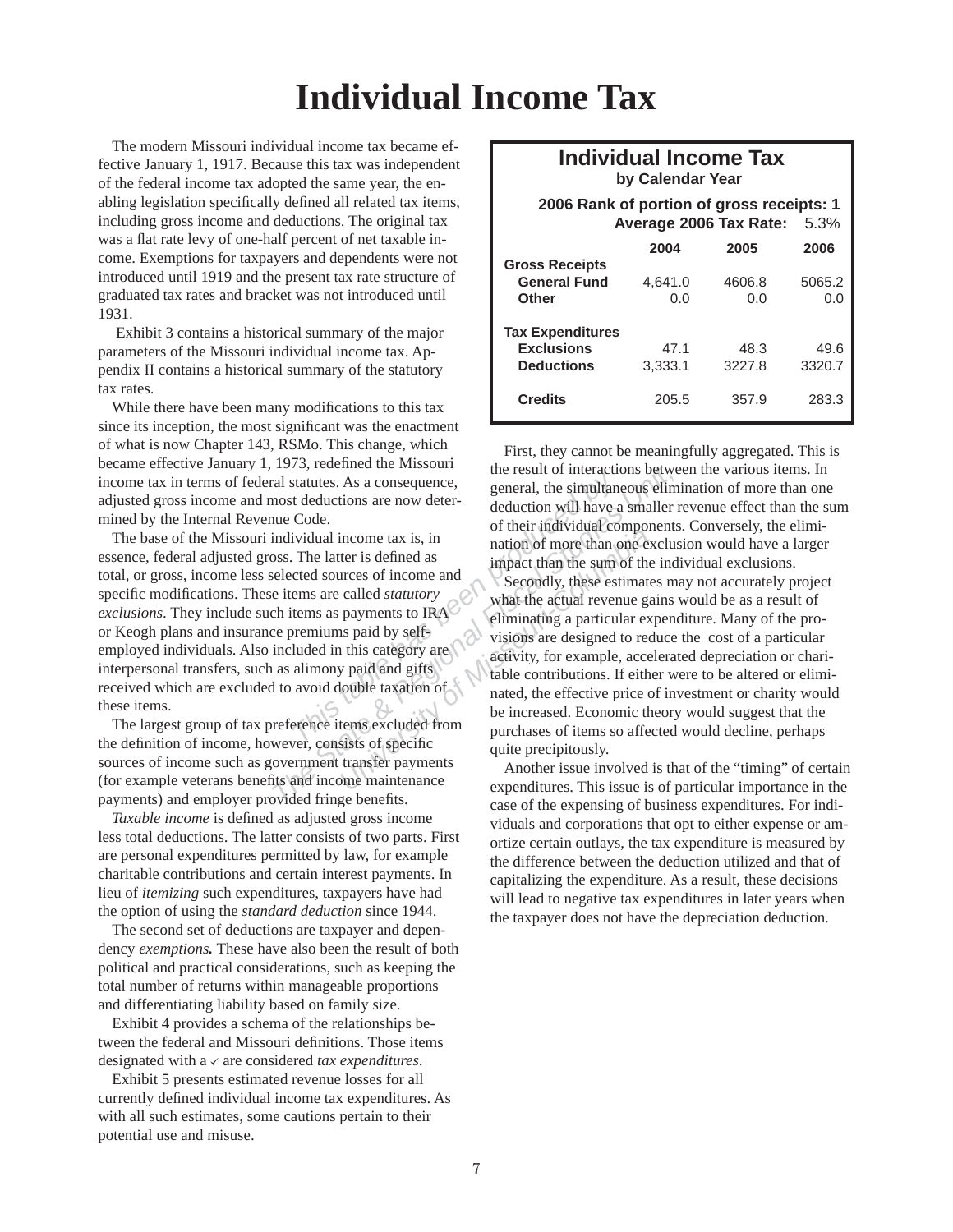|                                                      |                                    | Combined                 | Maximum<br><b>Minimum</b> | 4.000         | $\circ$       | $\circ$   | 500<br>$\circ$ | 2,000<br>$\circ$             | 2,000   | \$2,600<br>\$2,800<br>\$1,900<br>\$2,100 | \$3,200      | \$3,200 | \$3,400            | \$3,400 | \$3,400 | \$3,400 | \$3,400 | \$3,400 | \$3,540     | \$3,670 | \$3,760 | \$5,000 | \$5,200 | \$5,450 | \$5,700 | \$6,000 | \$6,200 | \$6,350<br>\$6,550 | \$6,700 | \$6,900 | \$7,100 | \$7,200 | \$7,350 | \$7,550 | \$7,850 | \$9,500 | \$9,700 |                      |                                                                                                                         |
|------------------------------------------------------|------------------------------------|--------------------------|---------------------------|---------------|---------------|-----------|----------------|------------------------------|---------|------------------------------------------|--------------|---------|--------------------|---------|---------|---------|---------|---------|-------------|---------|---------|---------|---------|---------|---------|---------|---------|--------------------|---------|---------|---------|---------|---------|---------|---------|---------|---------|----------------------|-------------------------------------------------------------------------------------------------------------------------|
| Tax Parameters                                       | <b>Standard Deduction Amounts'</b> | Single                   | Maximum<br>Minimum        | 3,000         | 0             | 0         | 500            | 2,000<br>$\circ \circ \circ$ | 2,300   | \$2,300<br>\$2,400<br>\$1,600<br>\$1,700 | \$2,200      | \$2,200 | \$2,300            | \$2,300 | \$2,300 | \$2,300 | \$2,300 | \$2,300 | \$2,390     | \$2,480 | \$2,540 | \$3,000 | \$3,100 | \$3,250 | \$3,400 | \$3,600 | \$3,700 | \$3,800<br>\$3,900 | \$4,000 | \$4,150 | \$4,250 | \$4,300 | \$4,400 | \$4,550 | \$4,700 | \$4,750 | \$4,850 |                      |                                                                                                                         |
|                                                      |                                    |                          | Percent                   |               | ×             | ×         | 5.0            | 15.0                         | 15.0    | 16.0<br>16.0                             | ×            | ×       |                    | ×       |         | ×       | ×       | ×       |             |         |         | фÖ      |         |         |         |         |         |                    |         |         |         |         |         | ×       | ×       | ×       |         |                      |                                                                                                                         |
| Missouri Individual Income<br>1917-2011<br>Exhibit 3 |                                    | <b>Exemption Amounts</b> | Dependents                |               | \$200         | \$200     | \$400          | \$400                        | \$400   | \$400<br>\$400                           | \$400        | \$400   | \$400              | \$400   | \$400   | \$400   | \$400   | \$400   | <b>POOS</b> | \$400   | \$400   | \$400   | \$400   | \$400   | \$400   | \$400   | \$400   | \$400<br>\$400     | \$400   | \$400   | \$400   | \$1,200 | \$1,200 | \$1,200 | \$1,200 | \$1,200 | \$1,200 |                      |                                                                                                                         |
|                                                      |                                    |                          | Taxpayer                  |               | \$1,000       | \$1,000   | \$1,200        | \$1,200                      | \$1,200 | \$1,200                                  | \$1,200      |         | \$1,200<br>\$1,200 | \$1,200 | \$1,200 | \$1,200 | \$1,200 | \$1,200 | \$1,200     | \$1,200 | \$1,200 | \$1,200 | \$1,200 | \$1,200 | \$1,200 | \$1,200 | \$1,200 | \$1,200<br>\$1,200 | \$1,200 | \$1,200 | \$1,200 | \$1,200 | \$2,100 | \$2,100 | \$2,100 | \$2,100 | \$2,100 |                      |                                                                                                                         |
|                                                      |                                    | Graduated                | <b>Tax Rates</b>          | ş             | $\frac{1}{2}$ | Yes       | Yes            | Yes                          | Yes     | Yes                                      | Yes<br>Yes   | Yes     | Yes                | Yes     | Yes     | Yes     | Yes     | Yes     | Yes         | Yes     | Yes     | Yes     | Yes     | Yes     | Yes     | Yes     | Yes     | Yes<br>Yes         | Yes     | Yes     | Yes     | Yes     | Yes     | Yes     | Yes     | Yes     | yes     |                      |                                                                                                                         |
|                                                      |                                    | Defined by               | Federal Statutes          | $\frac{1}{2}$ | $\frac{1}{2}$ | ş         | ş              | Yes                          | Yes     | Yes                                      | Yes<br>Yes   | Yes     | Yes                | Yes     | Yes     | Yes     | Yes     | Yes     | Yes         | Yes     | Yes     | Yes     | Yes     | Yes     | Yes     | Yes     | Yes     | Yes<br>Yes         | Yes     | Yes     | Yes     | Yes     | Yes     | Yes     | Yes     | yes     | Yes     |                      | 1 Beginning in 1977, the former two-part standard deduction was replaced by a single deduction based on marital status. |
|                                                      |                                    |                          | Year                      | 917-1918      | 919-1930      | 1931-1945 | 1946-1972      | 1973                         | 1974    | 975                                      | 1976<br>1977 | 1978    | 1979               | 1980    | 1981    | 1982    | 1983    | 1984    | 1985        | 1986    | 1987    | 1988    | 1989    | 1990    | 1991    | 1992    | 1993    | 1994<br>1995       | 1996    | 1997    | 1998    | 1999    | 2000    | 2001    | 2002    | 2003    | 2004    | $x = Not$ applicable | <sup>2</sup> Projected                                                                                                  |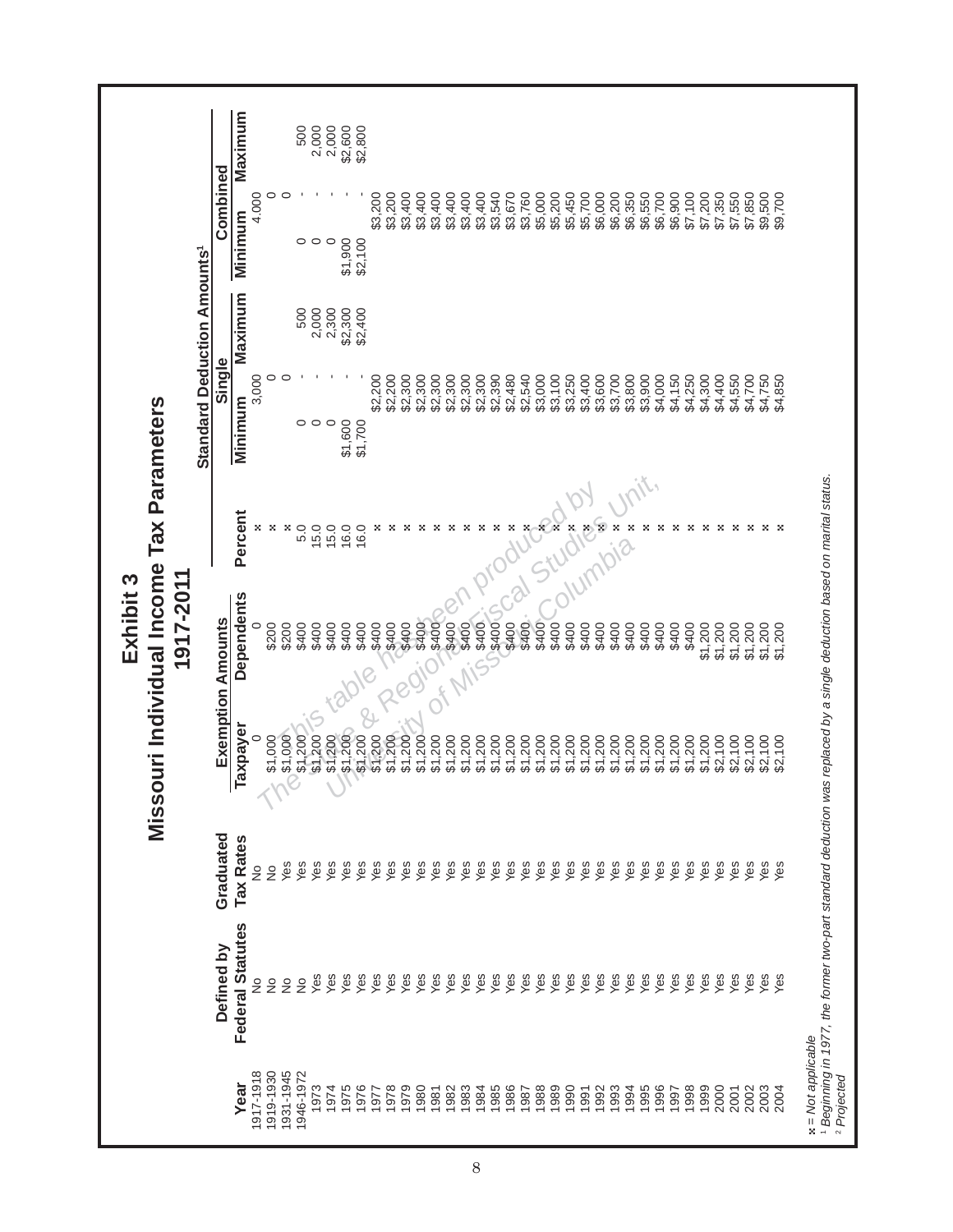| <b>Standard Deduction Amounts'</b><br>Missouri Individual Income Tax Parameters<br>Exhibit 3 (continued)<br>1917-2011 | Combined<br>Single                                  | Maximum<br>\$10,300<br>\$10,700<br>\$11,100<br>\$11,500<br>\$11,900<br>\$12,400<br>\$10,000<br><b>Minimum</b><br><b>Maximum</b><br>\$5,350<br>\$5,000<br>\$5,150<br>\$5,550<br>\$5,750<br>\$5,950<br>\$6,200<br>Minimum<br>Percent<br><b>Dependents</b>                                           |                                                                                                                                                                           |
|-----------------------------------------------------------------------------------------------------------------------|-----------------------------------------------------|---------------------------------------------------------------------------------------------------------------------------------------------------------------------------------------------------------------------------------------------------------------------------------------------------|---------------------------------------------------------------------------------------------------------------------------------------------------------------------------|
|                                                                                                                       | <b>Exemption Amounts</b><br>Graduated<br>Defined by | Research Manufacturing States of Miles<br><b>Taxpayer</b><br><b>Tax Rates</b><br>Yes<br>Yes<br>Yes<br>yes<br>Yes<br>Yes<br>Yes<br><b>Federal Statutes</b><br>Yes<br>Yes<br>Yes<br>Yes<br>Yes<br>yes<br>Yes<br>2007 <sup>2</sup><br>20092<br>$2010^2$<br>$2011^2$<br>20082<br>Year<br>2006<br>2005 | 1 Beginning in 1977, the former two-part standard deduction was replaced by a single deduction based on marital status.<br>$x = Not$ applicable<br><sup>2</sup> Projected |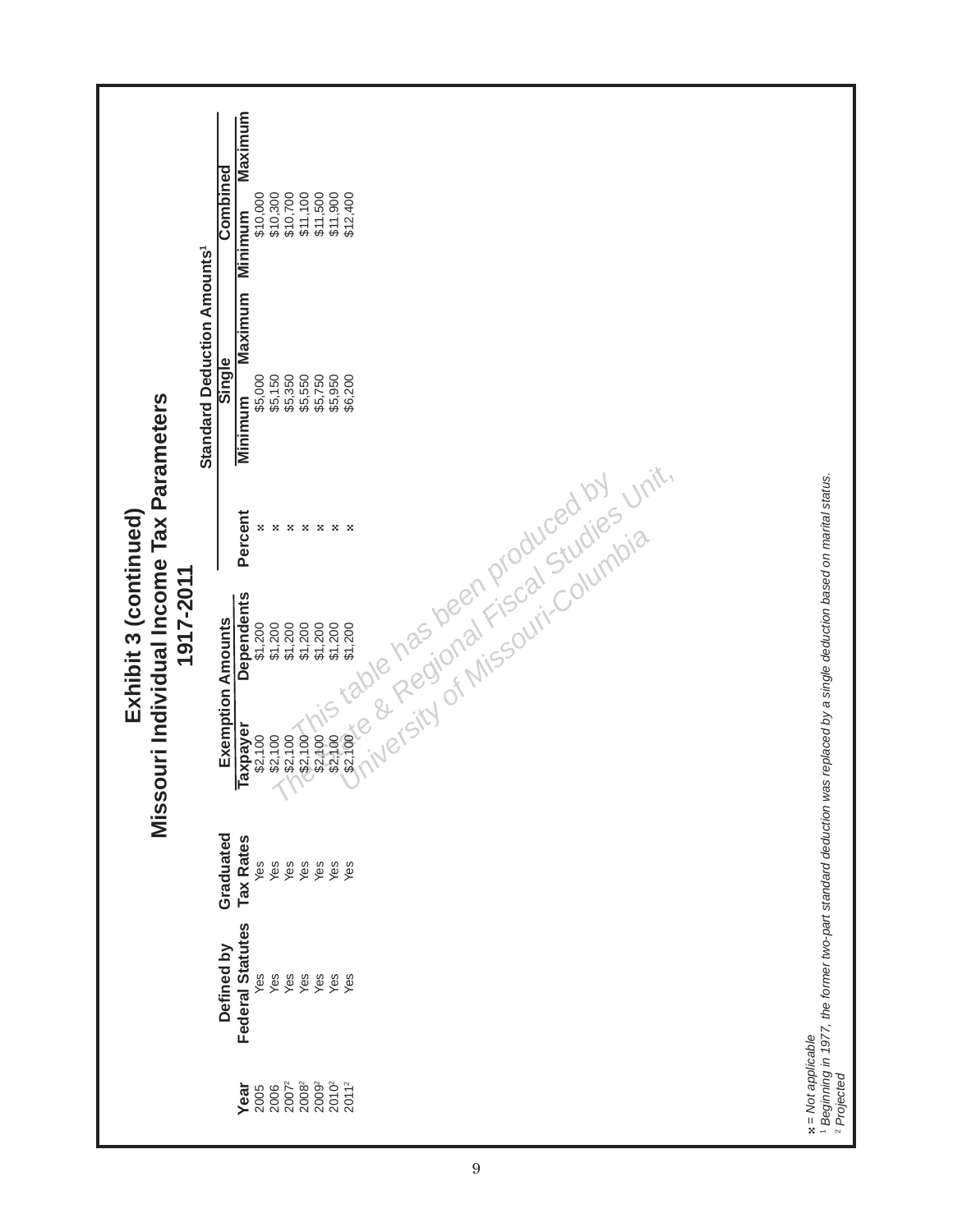

> - Tax expenditure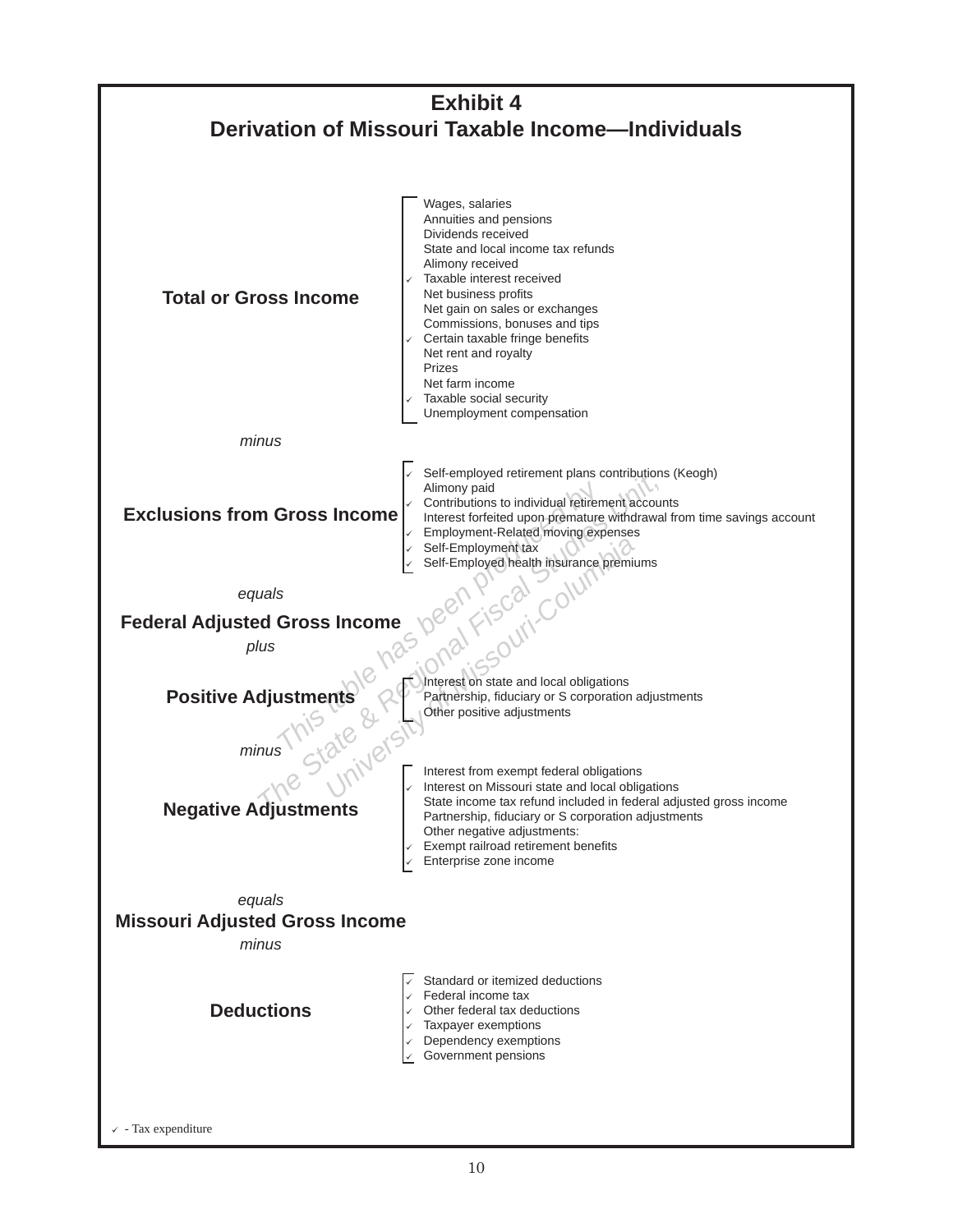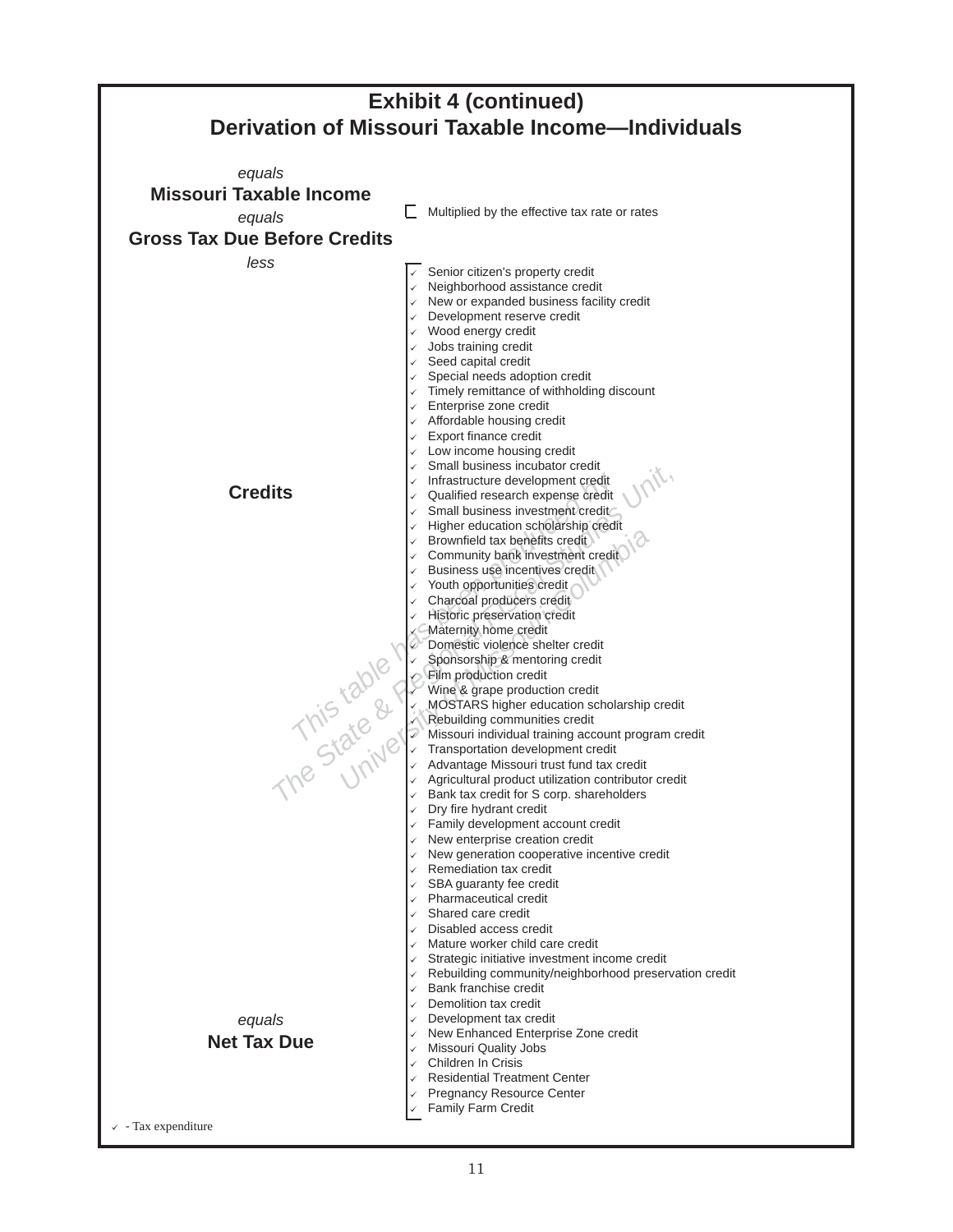|                            |                                                       |                                 |                          |                                             | Exhibit 5 - Part 1                         |                    |                |                  |                |        |                     |               |
|----------------------------|-------------------------------------------------------|---------------------------------|--------------------------|---------------------------------------------|--------------------------------------------|--------------------|----------------|------------------|----------------|--------|---------------------|---------------|
|                            | Individual                                            |                                 |                          |                                             | ncome Tax Expenditures - Missouri Statutes |                    |                |                  |                |        |                     |               |
|                            |                                                       | 2001                            | 2002                     | 2003R                                       | 2001-2011<br>2004R                         | 2005 <sup>P</sup>  | 2006F          | 2007F            | 2008F          | 2009F  | 2010 <sup>F</sup>   | 2011F         |
|                            | Exempt Income                                         |                                 |                          |                                             |                                            |                    |                |                  |                |        |                     |               |
| <b>B.01</b>                | Government<br>Pensions                                | 0.6                             | 38.4                     | 37.5                                        | 46.7                                       | 48.3               | 49.6           | 50.6             | 51.2           | 51.0   | 50.6                | 49.7          |
| <b>B.03</b>                | Distribution Trust<br>Private                         | <b>SAS</b><br>$27.4^{\circ}$    | ≸                        | ≨                                           | ≨                                          | ≨                  | ≨              | ≨                | ≨              | ≨      | ≸                   | ≨             |
| <b>B.04</b>                | Enterprise Zone Modification                          | $\overline{Q}$<br>$\frac{0}{1}$ |                          | 0.4                                         | 0.4                                        | š                  | ×              | ×                | ×              | ×      | ×                   | ×             |
| B.05<br>B.06<br>B.07       | Brownfield Income Modification<br>Lottery Prizes      | $rac{0}{0.0}$<br>$\bullet$      |                          | $\begin{array}{c}\n0.0 \\ 0.0\n\end{array}$ | 0.0                                        | $\frac{0}{0}$ .    | 0.0            | 0.0              | 0.0            | 0.0    | 0.00                | 0.00          |
|                            | National Socialist Persecution                        |                                 |                          |                                             |                                            |                    |                |                  |                |        |                     |               |
|                            | Non-Taxable Expenditures                              |                                 | $\mathcal{C}$            | $\overline{Q}$                              |                                            |                    |                |                  |                |        |                     |               |
| C.02<br>$\overline{C}$ .01 | Standard Deduction<br><b>Itemized Deduction</b>       | 445.8                           | $\frac{1}{\sqrt{263.3}}$ | 35227                                       | 514.2                                      | 605.0              | 628.7          | 655.8            | 682.7          | 711.0  | 738.7               | 772.7         |
|                            | Total<br>C.02a                                        | 923.2                           | 949.9                    | <b>P15.3</b>                                | 981.8                                      | 871.8<br>513.6     | 907.3<br>548.0 | 938.5<br>438.2   | 1089.0         | 1018.9 | 1067.7              | 1106.0        |
|                            | Require Standard Deduction<br>C.02b                   | 592.7                           | 565.6                    |                                             |                                            |                    |                |                  | 602.7          | 628.8  | 664.2               | 689.1         |
| C.09                       | Artistic Literary Works                               |                                 | ٠                        |                                             | ₹                                          | ٠                  |                |                  |                |        |                     |               |
| C.10                       | Social Security Taxes                                 | 217.8                           | 217.8<br>425.8<br>1.9    | 208.4                                       |                                            | 164.9              | 161.6          | 166.3            | 171.6          | 177.0  | 182.7               | 187.8         |
| C.13                       | Federal Income and Other Taxes                        | 459.1                           |                          | 412.1                                       |                                            | 441.0              | 442.5<br>2.8   | 442.4            | 441.0          | 439.7  | 437.0               | 433.4         |
| C.14a                      | Health Insurance - Long-term                          | 2.1                             |                          | 1.9                                         | 212835                                     | 2.8                |                | 2.9              | 2.9            | 3.0    | 3.0                 | 3.1           |
|                            | C.14b Health Insurance - Self-employed                | 6.3                             | $\frac{1}{4}$            | ī                                           |                                            | - 29               | -8             | ×                | ×              | - 29   | ×                   | ×             |
|                            | Personal Exemptions                                   |                                 |                          |                                             |                                            |                    |                |                  |                |        |                     |               |
| C.15                       | Taxpayer Exemptions                                   | 368.2                           | 365.7                    | 370.3<br>98.2                               | 363.3                                      | 370.2              | 370.4          | 370.4            | 370.6          | 370.6  | 370.8               | 370.5<br>99.8 |
| C.17a<br>C.16              | Dependent Students 19 or Over<br>Dependent Exemptions | 105.4<br>5.0                    | 98.1                     |                                             | 6.0                                        | 99.0               | 99.1<br>6.5    | 99.2<br>6.7      | 7.0<br>99.4    | 99.5   | $7.5$<br>7.5<br>0.1 |               |
|                            | C.17b Dependent Age 65 & Older                        | $\overline{0}$                  | $\frac{0}{0}$ .1         | $rac{0}{0}$ .1                              | .<br>०                                     | <b>P.6.1</b>       | $\overline{C}$ | $\overline{0}$ . | $\overline{C}$ | 7.3    |                     | $7.8$<br>0.1  |
|                            | Other                                                 |                                 |                          |                                             |                                            |                    |                |                  |                |        |                     |               |
| C.18                       | Combined vs. Joint Return                             | 158.3                           | 154.1                    | 152.7                                       | 150.8                                      | $153.3 \div 153.7$ |                | 153.8            | 154.0          | 154.0  | 153.9               | 153.7         |
|                            |                                                       |                                 |                          |                                             |                                            |                    |                |                  |                |        |                     |               |
|                            |                                                       |                                 |                          |                                             |                                            |                    |                |                  |                |        |                     |               |
|                            |                                                       |                                 |                          |                                             |                                            |                    |                |                  |                |        |                     |               |
|                            |                                                       |                                 |                          |                                             |                                            |                    |                |                  |                |        |                     |               |
|                            |                                                       |                                 |                          |                                             |                                            |                    |                |                  |                |        |                     |               |
|                            |                                                       |                                 |                          |                                             |                                            |                    |                |                  |                |        |                     |               |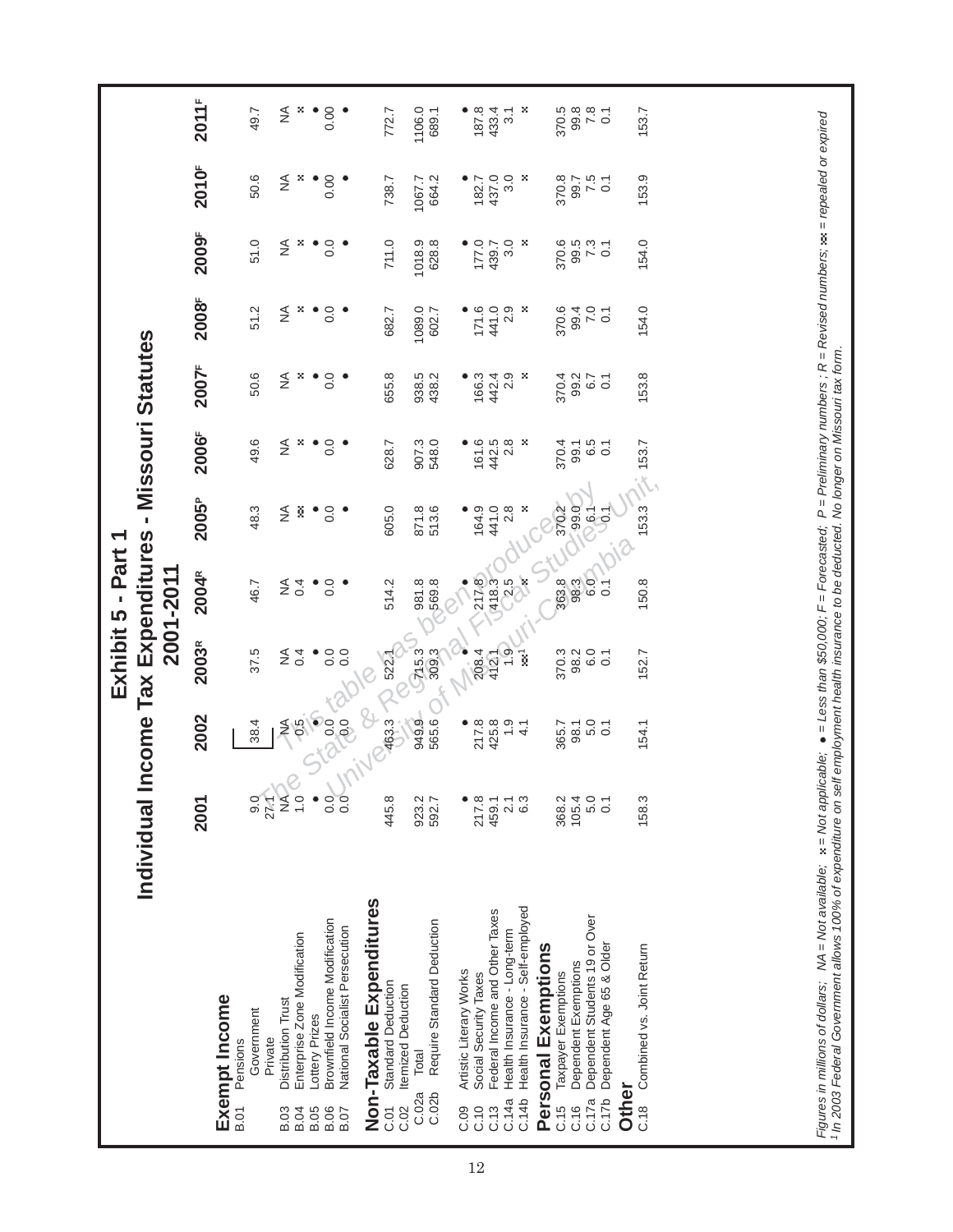$2011F$  **2001 2002 2003R 2004R 2005P 2006F 2007F 2008F 2009F 2010F 2011F** D.06 Wood Energy 1.59 0.74 2.90 2.68 3.11 3.14 3.38 3.62 3.86 4.09 4.33 117.95<br>12.25  $0.5700$ <br>  $0.5700$ <br>  $0.5700$ <br>  $0.5700$  $-1.78$ 0.67 6.83  $\begin{array}{c} 1.60 \\ 5.94 \\ 0.47 \end{array}$ 117.24  $1.48$ <br>0.94  $0.00$ 0.51<br>0.51 3.64 12.76  $0.00$  $1.58$ <br>2.34 95.02 Senior Computed Dr.01 201.09 12:09 45.08 12:08 12:08 9.01 89.18 112.04 102.12 102.12 102.13 112.95 112.9 D.02 Neighborhood Assistance 0.73 5.26 6.63 6.77 14.36 9.42 9.99 10.55 11.12 11.68 12.25  $3.71$ D.04 Development Reserve 0.00 0.00 0.12 0.00 0.00 0.00 0.00 0.00 0.00 0.00 0.00 D.05 Enterprise Zones 1.70 0.27 1.60 2.06 3.00 1.85 1.86 1.86 1.86 1.87 1.87 D.07 Seed Capital Credit 0.10 0.31 0.12 0.21 0.25 0.28 0.29 0.29 0.29 0.29 0.29 D.08 Special Needs Adoption 1.00 1.50 1.37 2.57 2.29 2.29 2.38 2.56 2.56 2.65 2.65 2.79 ₹ D.09 Timely Withholding NA NA NA NA NA NA NA NA NA NA NA D.10 Affordable Housing 5.28 0.71 5.58 4.56 12.21 8.69 9.53 12.36 11.19 13.03 12.86 D.11 Export Finance 0.00 0.00 0.00 0.00 0.00 0.00 0.00 0.00 0.00 0.00 0.00 D.12 Missouri Low Income Housing 2.12 17.2 9.14 9.07 10.14 9.01 10.14 9.07.201 2.07 9.13 10.13 10.13 10.13 10.1 D.13 Small Business Incubator 0.03 0.01 0.10 0.10 0.28 0.18 0.19 0.21 0.23 0.24 0.26 D.14 Infrastructure Development Development 3.15 0.38 0.38 0.38 15.18 44.13 22.64 22.64 22.16 27.68 30.20 32.72 D.15 Jobs Training 1.57 9.27 9.32 8.98 8.98 5.81 7.82 7.83 7.83 7.83 7.82 7.57 7.45 7.45 7.32 D.16 Quali ed Research 0.06 0.34 fi Ñ 0.00 D.17 SBIC 0.09 0.14 0.10 0.02 0.22 -0.49 -0.75 -1.01 -1.27 -1.53 -1.78 × × × × × × ∞ ∞ × ⊙oio ooio ooio ooio diusagouponou au alisagouponou au alisagouponou au alisagoupo D.19 Brown eld Job/Investment Credits 0.23 0.00 0.00 0.33 0.67 0.41 0.46 0.51 0.57 0.62 0.67 fi D.20 CDC/CDC/CDC/COMMUNIty Banks 14.71 5.42 6.12 0.12 4.01 4.14 5.42 6.12 5.42 6.12 5.42 6.12 D.21 BUILD 0.45 0.00 1.08 0.69 1.03 1.00 1.12 1.24 1.36 1.48 1.60 D.22 Youth Opportunities 1.55 3.94 2.47 2.47 2.45 5.45 3.97 4.36 4.36 4.36 4.76 5.15 5.55 5.55 D.23 Charcoal Producers 0.00 0.00 0.27 0.19 0.38 0.29 0.32 0.36 0.40 0.45 0.47 D.24 Historic Preservation 1.70 1.70 22.21 48.21 48.21 70<u>.57</u> 72.77 81.66 90.56 99.45 108.34 117.24 D.25 Maternity Home 0.97 0.91 0.81 0.75 0.64 1.06 1.14 1.23 1.31 1.40 1.48 D.26 Shelter for Victims of Domestic Viol 0.52 0.50 0.51 0.54 0.64 0.64 0.76 0.76 0.76 0.76 0.88 0.88 0.88 0.94 D.27 Sponsorship and Mentoring 0.00 0.00 0.00 0.00 0.00 0.00 0.00 0.00 0.00 0.00 0.00 D.28 Film Production 0.00 0.05 0.19 0.35 0.32 0.47 0.56 0.66 0.75 0.85 0.94 D.31 Rebuilding Communities 1.02 0.95 2.63 2.63 2.63 2.59 2.59 2.59 2.59 2.59 2.57 3.37 3.37 D.32 Missouri Individual Job Training 0.00 0.00 0.00 D.33 Transportation Development 0.45 0.56 1.53 4.06 6.45 6.55 7.79 9.03 10.27 11.52 12.76 0010 0010 0010 0010 0010 0010 0010 0010 0010 0010 0010 00<br>0010 0010 0010 0010 0010 0010 0010 0010 0010 0010 0010 D.38 Agricultural Product Utilization D.17 0.27 0.27 0.27 0.27 0.27 0.27 1.47 1.35 1.47 1.35 1.47 1.24 1.25 1. D.39 Bank Tax Credit for S-Corp 0.86 1.21 1.21 1.31 0.94 1.54 1.70 1.86 2.02 2.18 2.34 D.40 Dry Fire Hydrants 0.01 0.00 0.02 D.03 Business Facility Blusiness Facility D.05 1.91 3.85 1.91 3.11 3.11 3.28 3.82 3.27 3.27 3.27 3.27 3.27 D.29 Wine and U.20 Wine and Grape 20.20 0.20 0.20 0.20 0.30 0.300 0.300 0.300 0.35 0.41 0.44 0.44 0. 2010<sup>F</sup> 113.99 3.49  $0.87$ <br> $-4.09$ 0.26<br>2.65<br>2.0 13.03  $\frac{10.13}{0.24}$  $6.12$ 5.55 0.45 0.88 × 32.72 7.45  $-1.53$  $0.62$ 1.48 108.34  $1,40$  $0.00$  $0.85$  $0.48$  $3.37$ 11.52  $0.00$  $1.47$ <br>2.18 2009<sup>F</sup>  $0.888000$ <br> $0.700000$  $11.19$  $0.00$ 9.40<br>0.23  $0.57$ <br> $5.42$ <br> $1.36$ 5.15 99.45  $0.00$  $0.75$ <br> $0.41$ <br> $3.11$  $1.35$ <br> $2.02$ 30.20 0.40 0.82  $0.00$ 110.04  $11.12$ 3.27 ≨  $-1.27$ 10.27  $1.31$ **2008**F 106.08 3.05  $0.862$ <br> $-1.82$ 0.29 **12.36**  $0.00$  $8.67$ <br>0.21 27.68  $1.24$ <br> $4.76$ 0.36 90.56  $0.76$  $0.00$ 0.66  $0.41$ <br>2.85 9.03  $0.00$ 1.24 10.55 2.47 ≨  $-1.01$  $0.51$ <br>4.71  $1.23$ 1.86 Individual Income Tax Expenditures - Missouri Statutes **Individual Income Tax Ex pen di tures - Missouri Statutes** 2007F  $102.13$ <br> $9.99$ 2.82  $0.88$ <br> $-3.38$ 0.29<br>2.38 9.53  $0.00$  $0.19$ 25.16 0.46  $1.12$ 4.36 0.32 81.66  $\frac{1.14}{9.70}$  $0.00$ 56<br>0.30<br>0.0 N 7.79  $1.70$ 7.83  $-0.75$ 4.01 ≸ 7.94 2006<sup>F</sup>  $0.00$  $1.54$  $\widetilde{\geq}$ 6.55 *The State & Regional Fiscal Studies Unit,*  **Exhibit 5 - Part 1 (continued)** Exhibit 5 - Part 1 (continued) 1.60 2.06 3.31<br>
2.30 2.36 3.11<br>
2.30 0.21 0.21 0.21<br>
2.30 0.21 0.21 0.21<br>
2.57<br>
1.37<br>
1.37<br>
1.40 0.00 0.00 0.00 0.22<br>
1.37<br>
1.40 0.00 0.00<br>
1.40 0.00<br>
0.00 0.00<br>
0.00 0.00<br>
0.00 0.00<br>
0.00 0.00<br>
0.00 0.00<br>
1.00 0.00<br>
0.00 2005<sup>P</sup>  $\boldsymbol{\times}$ 6.45  $0.00$ 89.94<br>14.36 0.78  $0.94$ × 1.50<br>
1.50<br>
1.50<br>
1.60<br>
1.60<br>
1.60<br>
1.60<br>
1.60<br>
1.60<br>
1.60<br>
1.60<br>
1.60<br>
1.50<br>
1.50<br>
1.50<br>
1.50<br>
1.60<br>
1.60<br>
1.60<br>
0.00<br>
0.00<br>
1.60<br>
0.00<br>
0.00<br>
0.00<br>
0.00<br>
0.00<br>
0.00<br>
0.00<br>
0.00<br>
0.00<br>
0.00<br>
0.00<br>
0.00<br>
0.00<br>
0.00<br>
1.00<br> 2001-2011 **2001-2011** 2004R 4.06 85.11 ğ.  $1.30$ Ř  $6.77$  $1.31$ 2003R 89.22  $1.53$ <br>0.00  $1.21$ <br>0.02 0.68 2002 85.11<br>5.26  $1.21$ <br>0.00  $0.27$ 2001 81.09  $0.45$ <br>0.00 585<br>0.86<br>0.0 Shelter for Victims of Domestic Viol Agricultural Product Utilization Con Brownfield Job/Investment Credits Missouri Individual Job Training Missouri Low Income Housing Higher Education Scholarship Advantage Missouri Program Transportation Development Sponsorship and Mentoring Senior Citizen Property Tax Bank Tax Credit for S-Corp nfrastructure Developmen Neighborhood Assistance Small Business Incubator Rebuilding Communities Special Needs Adoption CDC/Community Banks Development Reserve **Historic Preservation** Charcoal Producers Youth Opportunities Seed Capital Credit Affordable Housing Qualified Research **Missouri Credits Missouri Credits Timely Withholding** Enterprise Zones Dry Fire Hydrants **Business Facility Nine and Grape** Maternity Home Film Production Export Finance **Nood Energy** Jobs Training BUILD **SBIC** 0.06<br>0.06<br>0.07 **0.09**<br>D.09  $D.10$ D.13  $D.14$ 0.15<br>D.17<br>D.17  $\begin{array}{c} 8888 \\ 0.000 \\ 0.000 \end{array}$ **D.03** D.04  $D.11$ **D.01** 

Figures in millions of dollars; x = Not applicable; \* = Less than \$5,000; F = Forecasted numbers, P = Preliminary numbers ; R = Revised numbers Ñ *= Less than \$5,000; F = Forecasted numbers, P = Preliminary numbers ; R = Revised numbers Figures in millions of dollars;*  $\boldsymbol{\mathrm{x}} =$  Not applicable; ex = repealed or expired; NA=Not Available  *= repealed or expired; NA=Not Available*

See Appendix III for information on D.30, D.34, D.35, and D.36. *See Appendix III for information on D.30, D.34, D.35, and D.36.*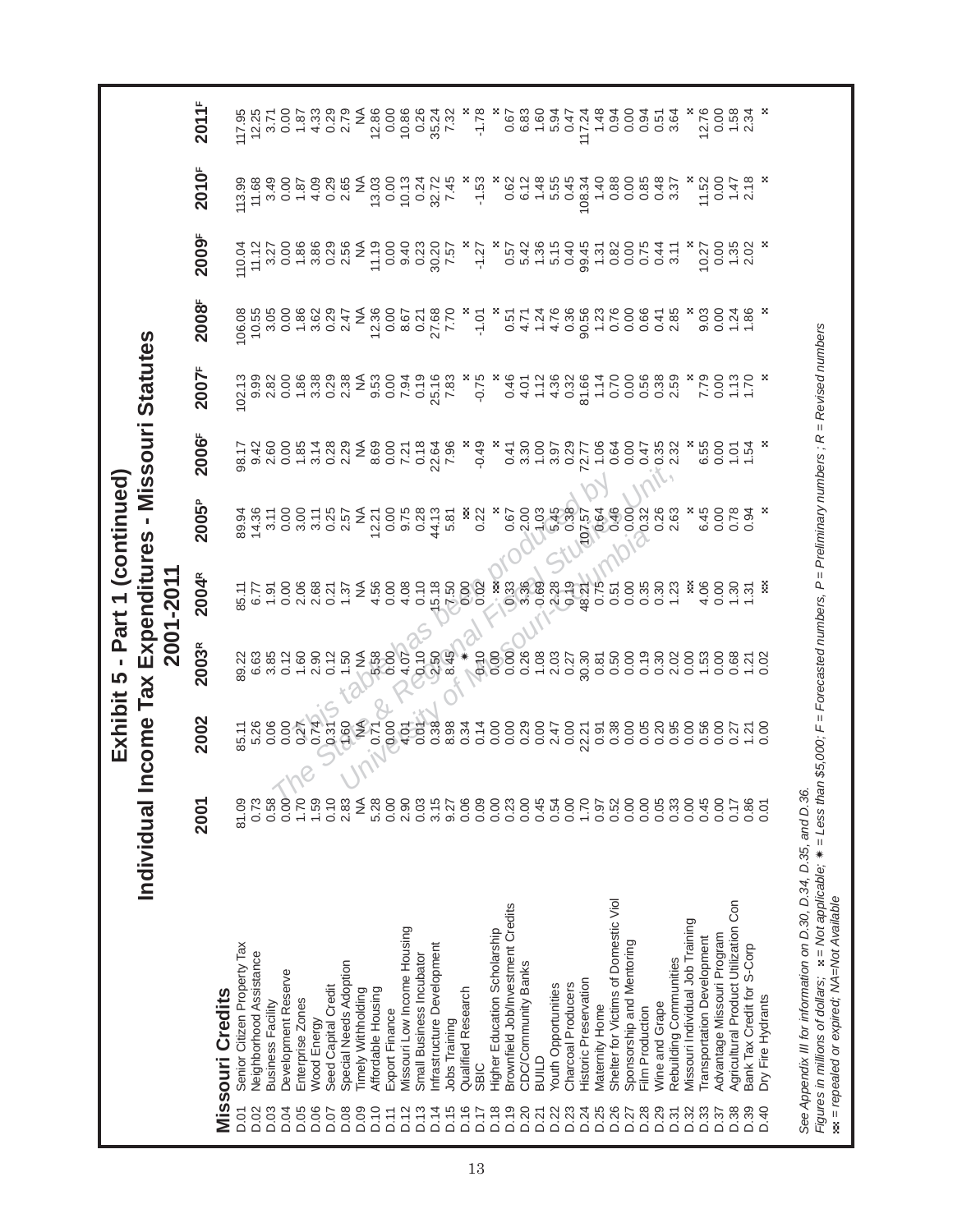|    |                                                                                                                                                                                                                                                                                                                                                                                                                                                                                  | Individual Income Tax Expenditures - Missouri Statutes                                     |                                                                                      |                                                                           | Exhibit 5 - Part 1 (continued)<br>2001-2011                                                                                                    |                                                                                                                          |                                                                                                 |                                                                                                  |                                                                                          |                                                                                                 |                                                                                                   |                                                                                                |
|----|----------------------------------------------------------------------------------------------------------------------------------------------------------------------------------------------------------------------------------------------------------------------------------------------------------------------------------------------------------------------------------------------------------------------------------------------------------------------------------|--------------------------------------------------------------------------------------------|--------------------------------------------------------------------------------------|---------------------------------------------------------------------------|------------------------------------------------------------------------------------------------------------------------------------------------|--------------------------------------------------------------------------------------------------------------------------|-------------------------------------------------------------------------------------------------|--------------------------------------------------------------------------------------------------|------------------------------------------------------------------------------------------|-------------------------------------------------------------------------------------------------|---------------------------------------------------------------------------------------------------|------------------------------------------------------------------------------------------------|
|    |                                                                                                                                                                                                                                                                                                                                                                                                                                                                                  | 2001                                                                                       | 2002                                                                                 | 2003R                                                                     | 2004R                                                                                                                                          | 2005 <sup>P</sup>                                                                                                        | 2006F                                                                                           | 2007F                                                                                            | 2008F                                                                                    | 2009F                                                                                           | 2010 <sup>F</sup>                                                                                 | 2011 <sup>F</sup>                                                                              |
|    | <b>Missouri Credits</b>                                                                                                                                                                                                                                                                                                                                                                                                                                                          |                                                                                            |                                                                                      |                                                                           |                                                                                                                                                |                                                                                                                          |                                                                                                 |                                                                                                  |                                                                                          |                                                                                                 |                                                                                                   |                                                                                                |
| 14 | New Generation Cooperative Incentive<br>Family Development Account<br>Neighborhood Preservation<br>Remediation (Brownfield)<br>Development Tax Credit<br>Enterprise Creation<br>SBA Guaranty Fee<br>Strategic Initiative<br><b>Disabled Access</b><br>Bank Franchise<br>Pharmaceutical<br>Mature Worker<br><b>Shared Care</b><br>Demolition<br>D.48<br>D.49<br>D.50<br>D.52<br>D.53<br><b>D.54</b><br>D.41<br>D.42<br>D.43<br>D.46<br><b>D.44</b><br>D.45<br><b>D.51</b><br>D.47 | ă<br>0.13<br>0.69<br>0.30<br>71.00<br>0.02<br>0.06<br>0.00<br>0.00<br>0.16<br>0.00<br>0.03 | <b>HIMA</b><br>0.000<br>0.00<br>0.22<br>0.00<br>2.47<br>2.03<br>0.00<br>0.91<br>3.97 | 3.25<br>0.05<br>8.89<br>×<br>0.03<br>1.24<br>2.20<br>0.00<br>0.03<br>3.11 | Fiscal Studies<br>Missouri-Columbia<br>0.00<br>0.00<br>$1.56$<br>$1.33$<br>$2.00$<br>Ř<br>3.60<br>0.00<br>0.00<br>0.04<br>0.04<br>0.57<br>0.01 | <b>Unit,</b><br>0.00<br>0.03<br>0.05<br>×<br>0.00<br>0.00<br>1.38<br>3.73<br>1.86<br>×<br>0.14<br>14.12<br>18.27<br>0.01 | ×<br>×<br>0.04<br>×<br>0.00<br>8.29<br>0.00<br>1.44<br>2.03<br>0.07<br>$0.02$<br>$2.77$<br>9.71 | 2.24<br>10.90<br>×<br>×<br>0.05<br>0.08<br>×<br>0.00<br>9.35<br>0.00<br>1.66<br>$0.02$<br>$3.11$ | 2.45<br>×<br>×<br>0.05<br>3.46<br>12.09<br>0.09<br>0.00<br>0.00<br>0.03<br>10.41<br>2.31 | 3.80<br>2.66<br>13.29<br>×<br>×<br>88<br>0.09<br>0.00<br>$0.00$<br>$2.27$<br>×<br>0.03<br>11.47 | ×<br>0.06<br>0.10<br>×<br>0.00<br>$0.00$<br>$2.75$<br>4.14<br>14.48<br>×<br>12.53<br>2.87<br>0.03 | 0.00<br>13.59<br>0.00<br>3.14<br>4.49<br>3.08<br>×,<br>×<br>×<br>0.03<br>15.67<br>0.07<br>0.11 |
|    | Figures in millions of dollars; ×= Not applicable; ∗= Less than \$5,000; F = Forecasted numbers; P = Preliminary numbers; R = Revised numbers<br>wa = repealed or expired; NA=Not Available                                                                                                                                                                                                                                                                                      |                                                                                            |                                                                                      |                                                                           |                                                                                                                                                |                                                                                                                          |                                                                                                 |                                                                                                  |                                                                                          |                                                                                                 |                                                                                                   |                                                                                                |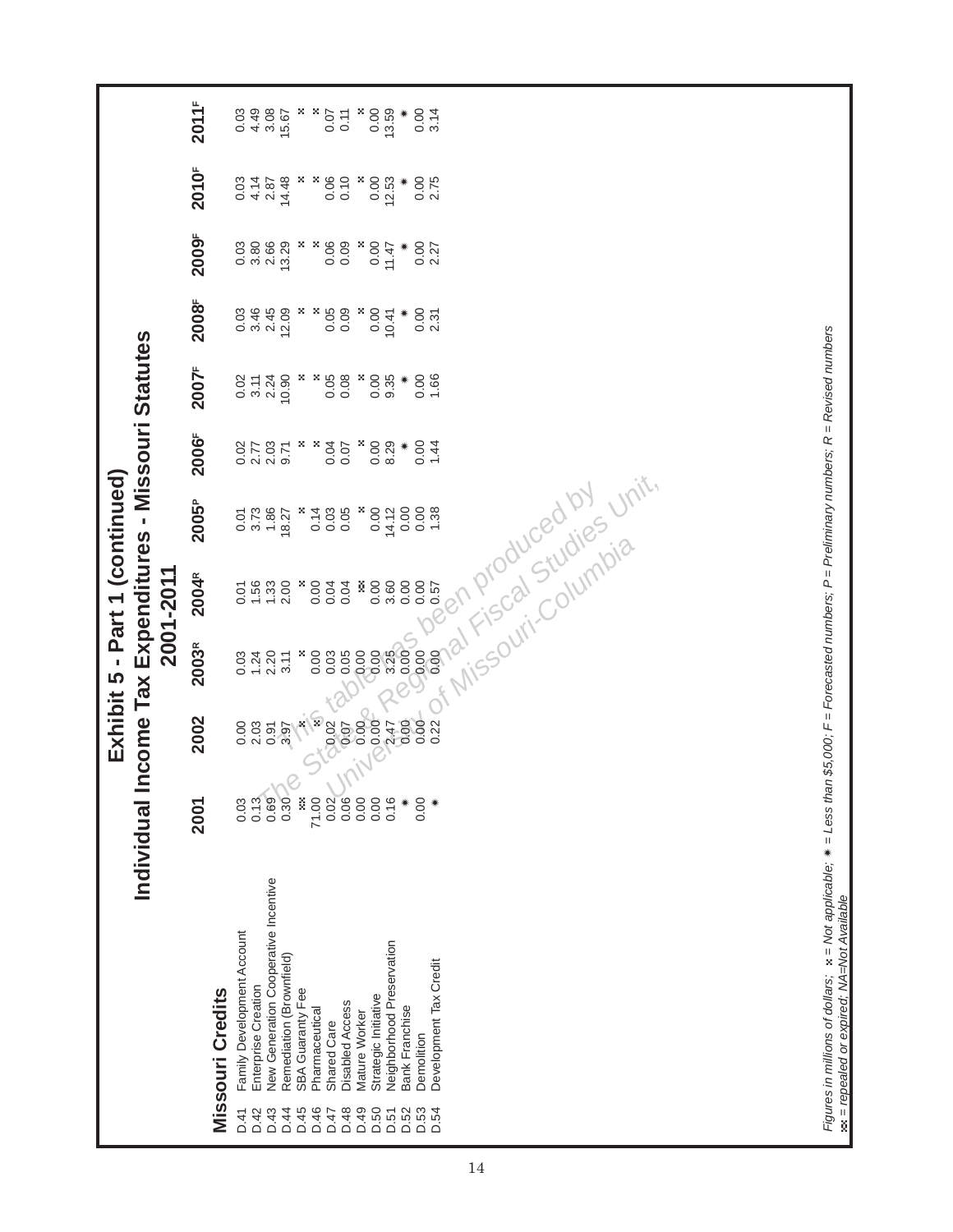|                                                                                                                                                                                                                              |                  |                                                                   |                                 | Exhibit 5 - Part 2                      |                        |                                                                           |                                 |                                                                                                                                                                                                                                     |                                                                          |                                                                     |                   |
|------------------------------------------------------------------------------------------------------------------------------------------------------------------------------------------------------------------------------|------------------|-------------------------------------------------------------------|---------------------------------|-----------------------------------------|------------------------|---------------------------------------------------------------------------|---------------------------------|-------------------------------------------------------------------------------------------------------------------------------------------------------------------------------------------------------------------------------------|--------------------------------------------------------------------------|---------------------------------------------------------------------|-------------------|
| Individual                                                                                                                                                                                                                   |                  | Income                                                            |                                 | <b>Tax Expenditures</b><br>2001-2011    |                        |                                                                           | Federal Statutes                |                                                                                                                                                                                                                                     |                                                                          |                                                                     |                   |
|                                                                                                                                                                                                                              | 2001             | 2002                                                              | 2003                            | 2004                                    | 22005F                 | 2006F                                                                     | 2007F                           | 2008F                                                                                                                                                                                                                               | 2009F                                                                    | 2010 <sup>F</sup>                                                   | 2011 <sup>F</sup> |
| Exempt Income                                                                                                                                                                                                                |                  |                                                                   |                                 |                                         |                        |                                                                           |                                 |                                                                                                                                                                                                                                     |                                                                          |                                                                     |                   |
| Military Benefits & Allowances<br>A.01                                                                                                                                                                                       | 6.2              | 6.6                                                               |                                 | 7.9.0                                   | 19.7                   | $\frac{11.8}{20.8}$                                                       |                                 | 12.3                                                                                                                                                                                                                                | 12.6                                                                     |                                                                     | 13.0              |
| U.S. VA Benefits<br>A.02                                                                                                                                                                                                     | 15.3             | 17.4                                                              | $7\frac{7}{4}$                  |                                         |                        |                                                                           |                                 | 22.6                                                                                                                                                                                                                                | 23.5                                                                     |                                                                     | 26.4              |
| Military Disability Pensions<br>A.03                                                                                                                                                                                         | 0.4              | 0.4                                                               | $\overline{O}$                  | $\overline{0}$                          |                        | 0.4                                                                       |                                 |                                                                                                                                                                                                                                     | 0.5                                                                      |                                                                     |                   |
| Railroad Retirement Benefits<br>A.04                                                                                                                                                                                         | 2.7              | 3.2                                                               | 3.5                             | 5.7                                     | $0.4$<br>$0.2$         | 3.0                                                                       |                                 | $0.5$<br>$3.0$                                                                                                                                                                                                                      | $\overline{31}$                                                          |                                                                     | 5<br>0.8<br>0.2   |
| Social Security Benefits<br>A.05                                                                                                                                                                                             | 110.3            | 128.8                                                             | 148.7                           | 58.1                                    |                        | 123.5                                                                     | 127.7                           | 135.2                                                                                                                                                                                                                               | 143.6                                                                    | 163.0                                                               | 181.7             |
| Scholarships and Fellowships<br>A.06                                                                                                                                                                                         | 5.9              | 6.2                                                               | 6.5                             | 6.9                                     |                        | 7.4                                                                       | 7.8                             | $\overline{\circ}$                                                                                                                                                                                                                  | 8.5                                                                      |                                                                     |                   |
| Workmen's Compensation Benefits<br>A.07                                                                                                                                                                                      | 3.0              | 3.3                                                               | 2.9                             | 3.0                                     | $124.3$<br>7.2<br>8.7  | 4.4                                                                       | 4.7                             | 4.9                                                                                                                                                                                                                                 | 5.1                                                                      | 8.3<br>5.3                                                          | 0.5<br>0.5        |
| Worker's Compensation Insurance Premiums<br>A.07b                                                                                                                                                                            | 22.0             |                                                                   | ×                               |                                         | 89                     |                                                                           | х,                              |                                                                                                                                                                                                                                     |                                                                          |                                                                     | ×                 |
| Cash Public Assistance<br>A.08                                                                                                                                                                                               | 24.4             | $\frac{8}{26}$<br>26.22                                           | 27.3                            | 28.9                                    | $31.1$<br>58.3         |                                                                           |                                 | 3<br>221<br>232<br>242                                                                                                                                                                                                              | $\frac{8}{30}$                                                           |                                                                     | 30.7              |
| State & Local Interest (G.O.)<br>A.09                                                                                                                                                                                        | 45.1             |                                                                   | 52.4                            | 52.8                                    |                        | $30.68$<br>$54.8$                                                         | 8<br>8<br>8<br>9<br>9<br>9<br>9 |                                                                                                                                                                                                                                     | 75.3<br>18.0                                                             |                                                                     | 79.8              |
| State & Local Interest (Other)<br>A.10                                                                                                                                                                                       | 8.4              | 10.4                                                              |                                 | 14.5                                    | 14.1                   |                                                                           |                                 |                                                                                                                                                                                                                                     |                                                                          |                                                                     | 19.2              |
| Highway Projects & Rail Truck Transfer<br>Facilities<br>A.52                                                                                                                                                                 |                  |                                                                   |                                 |                                         | $\overline{0}$ :       | $\overline{0}$ :                                                          | 0.2                             | $0.\overline{3}$                                                                                                                                                                                                                    | $0.\overline{3}$                                                         | $0.\overline{3}$                                                    | $0.\overline{3}$  |
|                                                                                                                                                                                                                              | ×                |                                                                   |                                 | ×                                       |                        |                                                                           |                                 |                                                                                                                                                                                                                                     |                                                                          |                                                                     |                   |
| Exempt Fringe Benefits                                                                                                                                                                                                       |                  |                                                                   |                                 |                                         |                        |                                                                           |                                 |                                                                                                                                                                                                                                     |                                                                          |                                                                     |                   |
| Meals & Lodging<br>A.11a                                                                                                                                                                                                     | 2.2              |                                                                   | $30.88$<br>$-20.89$<br>$-20.99$ | 2.9                                     |                        |                                                                           |                                 |                                                                                                                                                                                                                                     |                                                                          |                                                                     | 3.6               |
| Miscellaneous Fringe Benefits<br>A.11b                                                                                                                                                                                       | 24.2             |                                                                   |                                 |                                         | 22.6                   |                                                                           |                                 |                                                                                                                                                                                                                                     |                                                                          | $3.5$<br>$27.5$                                                     | 26.0              |
| Educational Expenditures<br>A.11d                                                                                                                                                                                            | $\frac{2}{1}$    | $74.494$<br>$79.494$<br>$79.498$<br>$79.77$<br>$79.77$<br>$79.77$ |                                 | 20.4                                    |                        | $\begin{array}{c} 0.00000 \\ 0.00000 \\ 0.00000 \\ 0.0000 \\ \end{array}$ |                                 | $\begin{array}{cccccc} \circ & \circ & \circ & \circ & \circ & \circ & \circ & \circ \\ \circ & \circ & \circ & \circ & \circ & \circ & \circ & \circ \\ \circ & \circ & \circ & \circ & \circ & \circ & \circ & \circ \end{array}$ | $\begin{array}{c} 460 \\ 760 \\ 760 \\ 140 \\ 140 \\ \hline \end{array}$ |                                                                     |                   |
| Employer-provided Child Care<br>A.11e                                                                                                                                                                                        | 2.0              |                                                                   |                                 |                                         |                        |                                                                           |                                 |                                                                                                                                                                                                                                     |                                                                          |                                                                     | 3.4               |
| Pension/Profit Sharing Plans<br>A.11h                                                                                                                                                                                        | 149.4            |                                                                   |                                 |                                         | $1.9$<br>$\sqrt{62.9}$ |                                                                           |                                 |                                                                                                                                                                                                                                     |                                                                          |                                                                     | 95.5              |
| Medical Insurance<br>A.11i                                                                                                                                                                                                   | 288.6            |                                                                   | 348.1                           |                                         |                        |                                                                           |                                 |                                                                                                                                                                                                                                     | 607.4                                                                    |                                                                     | 733.5             |
| Accident/Disability Premiums<br>A.11j                                                                                                                                                                                        | 0.6              |                                                                   | 0.9                             | $380 - 5$                               | $29.4$<br>0.9          | $\frac{1}{2}$                                                             |                                 |                                                                                                                                                                                                                                     | $\frac{0}{1}$                                                            | $0.7888770$ $0.7888770$ $0.788870$ $0.788870$ $0.788870$ $0.788870$ | $\ddot{ }$        |
|                                                                                                                                                                                                                              |                  |                                                                   |                                 |                                         |                        |                                                                           |                                 |                                                                                                                                                                                                                                     |                                                                          |                                                                     |                   |
| Supplemental U.I<br>A.111                                                                                                                                                                                                    | ×                |                                                                   | $\overline{O}$                  |                                         | $\frac{1}{2}$          | $\overline{0}$                                                            |                                 |                                                                                                                                                                                                                                     |                                                                          |                                                                     | $\frac{1}{3}$ .3  |
| Employer Provided Transit Passes<br>A.11n                                                                                                                                                                                    | 0.7<br>6.0       | $7 - 5$<br>$-6$<br>$-6$                                           | $\frac{4}{4}$ $\frac{9}{4}$     | 8.9<br>1,                               | $\frac{8}{2}$<br>8.8   | ္လ က<br>လ တ                                                               |                                 | 10.1                                                                                                                                                                                                                                | 0.780                                                                    | 10.8                                                                | 11.0              |
| Reimbursed Parking Expenses<br>A.110                                                                                                                                                                                         |                  |                                                                   |                                 |                                         |                        |                                                                           |                                 |                                                                                                                                                                                                                                     |                                                                          |                                                                     |                   |
| Other Personal Exclusions                                                                                                                                                                                                    |                  |                                                                   |                                 |                                         |                        |                                                                           |                                 |                                                                                                                                                                                                                                     |                                                                          |                                                                     |                   |
| Income Earned Abroad<br>A.12                                                                                                                                                                                                 | $2.\overline{3}$ | 2.0                                                               | 2.8                             | 3.2                                     | 0.9                    |                                                                           | $\frac{3}{2}$                   | 1.5                                                                                                                                                                                                                                 | $\ddot{ }$ :                                                             | $\frac{0}{1}$                                                       | 2.0               |
| <b>IRA Plans</b><br>A.13                                                                                                                                                                                                     | 53.6             | 56.9                                                              | 23.4                            |                                         | 12.4                   | 17.9                                                                      |                                 | 29.2                                                                                                                                                                                                                                | 33.4                                                                     | 30.8                                                                | 27.3              |
| Keogh Plans<br>A.14                                                                                                                                                                                                          | 14.1             | $1440$<br>$440$<br>$440$                                          | 19.9                            | $23.1$<br>$29.49$<br>$79.59$<br>$19.59$ | $15.7$<br>57.7<br>54.2 | 16.8                                                                      | $73.9$<br>$78.9$<br>$63.9$      | 21.3.9<br>744.9<br>21.9                                                                                                                                                                                                             | 23.3<br>82.2                                                             | 25.7<br>90.7                                                        | 28.1              |
| Life Insurance<br>A.15                                                                                                                                                                                                       | 48.0             |                                                                   | 64.9                            |                                         |                        |                                                                           |                                 |                                                                                                                                                                                                                                     |                                                                          |                                                                     | 99.0              |
| Capital Gains on Home Sales<br>A.17c                                                                                                                                                                                         | 50.2             |                                                                   | 93.9                            |                                         |                        | 59.0<br>102.9                                                             | 114.8                           |                                                                                                                                                                                                                                     | 195.1                                                                    | 219.0                                                               | 241.5             |
|                                                                                                                                                                                                                              |                  |                                                                   |                                 |                                         |                        |                                                                           |                                 |                                                                                                                                                                                                                                     |                                                                          |                                                                     |                   |
| Figures in millions of dollars; NA = Not available; x = Not applicable; e = Less than \$50,000; F = Forecasted; <sup>2</sup> Beginning in 2005, we switched from the Standard Industrial Classification                      |                  |                                                                   |                                 |                                         |                        |                                                                           |                                 |                                                                                                                                                                                                                                     |                                                                          |                                                                     |                   |
| (SIC) system to the North American Industrial Classification System (NAICS). With such a change, it becomes impossible to directly compare tax expenditures values prior to 2005 with<br>those in 2005 and subsequent years. |                  |                                                                   |                                 |                                         |                        |                                                                           |                                 |                                                                                                                                                                                                                                     |                                                                          |                                                                     |                   |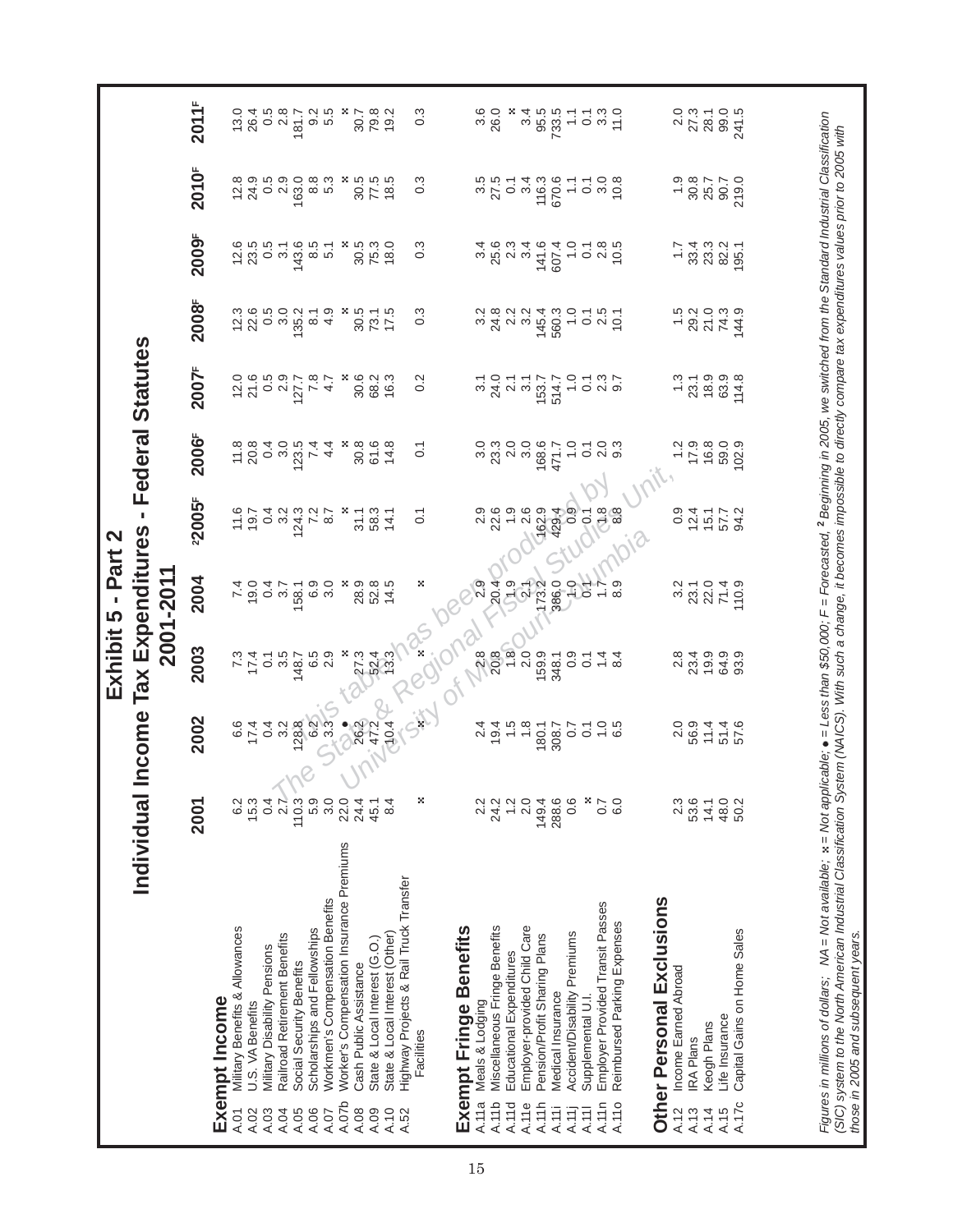|                                                                                                                                                                                       | Individual In                                                                                                                                            |                       |                  | Exhibit 5 - Part 2 (continued)<br>come Tax Expenditures | $\mathbf{r}$      |                   | <b>Federal Statutes</b> |                                                                                       |                   |                   |                           |
|---------------------------------------------------------------------------------------------------------------------------------------------------------------------------------------|----------------------------------------------------------------------------------------------------------------------------------------------------------|-----------------------|------------------|---------------------------------------------------------|-------------------|-------------------|-------------------------|---------------------------------------------------------------------------------------|-------------------|-------------------|---------------------------|
|                                                                                                                                                                                       |                                                                                                                                                          |                       |                  | 2001-20111                                              |                   |                   |                         |                                                                                       |                   |                   |                           |
|                                                                                                                                                                                       | 2001                                                                                                                                                     | 2002                  | 2003             | 2004                                                    | 22005F            | 2006 <sup>F</sup> | 2007 <sup>F</sup>       | 2008F                                                                                 | 2009F             | 2010 <sup>F</sup> | 2011 <sup>F</sup>         |
| Other Personal Exclusions                                                                                                                                                             |                                                                                                                                                          |                       |                  |                                                         |                   |                   |                         |                                                                                       |                   |                   |                           |
| Capital Gains at Death<br>A.18                                                                                                                                                        | 81.1                                                                                                                                                     | 45.5                  | 83.5             | 90.7                                                    | 93.8              | 101.6             | 111.4                   | 114.4                                                                                 | 107.7             | 120.8             | 133.7                     |
| Carry-Over Capital Gains on Gifts<br>A.19                                                                                                                                             | 1.9                                                                                                                                                      | $\frac{8}{1}$         | $\overline{0.7}$ | $0.\overline{8}$                                        |                   | 2.0               | 2.3                     | 2.5                                                                                   | 4.0               | 20.2              | 37.0                      |
| Parsonage Allowance<br>A.22                                                                                                                                                           | $0.\overline{8}$                                                                                                                                         | $\overline{1}$ .0     | 1.2              | $1.\overline{3}$                                        | $1.\overline{3}$  | $1\overline{4}$   | 1.5                     | 1.6                                                                                   | 1.6               | $\overline{1}$ :  | 1.8                       |
| U.S. Savings Bonds<br>A.24                                                                                                                                                            | 3.0                                                                                                                                                      | 0.26                  | 0.4              | 0.4                                                     | 8.8               | 8.6               | 8.6                     | 8.9                                                                                   | $\overline{9}$ .  | $9.5$<br>15.2     | 9.9                       |
| Self-Employed Health Insurance Premiums<br>A.28                                                                                                                                       | 4.3                                                                                                                                                      |                       | 8.7              | 10.0                                                    | 8.8               | 10.0              | 11.2                    | 12.4                                                                                  | 13.6              |                   | 16.7                      |
| Self-Employment Tax<br>A.29                                                                                                                                                           | 18.5                                                                                                                                                     | 18.9                  | 16.8             | 18.6                                                    | 23.0              | 21.1              | 21.8                    | 22.4                                                                                  | 23.1              | 23.7              | 24.4                      |
| Cancellation of Indebtedness<br>A.30                                                                                                                                                  |                                                                                                                                                          | $\overline{C}$        | $\overline{O}$   | $\overline{0}$ .                                        | $0.\overline{5}$  | $0.\overline{3}$  | $\overline{0}$ .        | $\overline{0}$ .                                                                      | $\overline{0}$ .  | $\overline{0}$ .  | $\overline{O}$            |
| Medical Savings Account<br>A.32                                                                                                                                                       | $-0.1$                                                                                                                                                   | $\sqrt{6}$            | 3.6              | 6.3                                                     | 5.8               |                   | 11.0                    | 12.4                                                                                  | 12.2              | 12.3              |                           |
| Deferral of State Prepaid Tuition Plans<br>A.35                                                                                                                                       | $\frac{1}{1}$                                                                                                                                            |                       | $\sum_{i=1}^{n}$ | 2.7                                                     | 2.4               |                   | 0.6.6.2<br>0.6.0.0      | 5<br>5<br>5<br>5<br>5<br>5<br>5<br>5<br>5<br>5<br>5<br>5<br>5<br>5<br>5<br>5<br>5<br> | $\frac{1}{4}$     | 4.8               | $2.56$<br>$2.56$<br>$1.5$ |
| Education IRA<br>A.36                                                                                                                                                                 | $\frac{2}{3}$                                                                                                                                            | $0.\overline{3}$      |                  | $0.\overline{8}$                                        | 0.4               |                   |                         |                                                                                       | $\overline{1}$ .0 | 1.2               |                           |
| Deduction of Interest on Student Loans<br>A.37                                                                                                                                        | $1\overline{4}$                                                                                                                                          | $222$<br>$992$        | 888              | 2.7                                                     | 2.5<br>0.2        |                   |                         |                                                                                       | 2.6               | 2.5               | 3<br>2<br>0<br>2          |
| Utility Conservation Subsidies<br>A.40                                                                                                                                                | $0.\overline{3}$                                                                                                                                         |                       |                  | 0.4                                                     |                   |                   |                         |                                                                                       | 0.2               | $\frac{2}{3}$     |                           |
| 401(k) Plans<br>A.41                                                                                                                                                                  | 148.1                                                                                                                                                    |                       | 162.5            | 157.9                                                   | 120.8             |                   | 137.7                   | 155.1                                                                                 | 170.4             | 149.0             | 30.3                      |
| Deduction for Higher Education Expenses<br>A.42                                                                                                                                       | 1.8                                                                                                                                                      | 8.2                   | 6.7              | 10.1                                                    | $\overline{8}$ .1 | ×                 |                         |                                                                                       |                   |                   |                           |
| Deduction for Teacher Expenses<br>A.43                                                                                                                                                | ×                                                                                                                                                        | 0.4                   | 0.5              | $-0.6$                                                  | 0.5               | ×                 |                         |                                                                                       |                   |                   |                           |
| mputed Net Rental Income-Owner Occupied<br>A.44                                                                                                                                       | 29                                                                                                                                                       | ×                     | 65.7             | 79.5                                                    | 111.0             | 149.6             | 235.4                   | 278.6                                                                                 | 153.5             | $169.5$<br>0.1    | 184.9                     |
| Discharge of Student Loan Indebtedness<br>A.47                                                                                                                                        | ×                                                                                                                                                        | ×                     |                  | 95                                                      | $\overline{O}$ :  | $\overline{O}$    | $\overline{0}$          | $\overline{0}$ .                                                                      | $\overline{0}$ :  |                   | $\overline{0}$            |
| Housing Hurricane Katrina Displaced<br>A.53                                                                                                                                           |                                                                                                                                                          |                       |                  |                                                         |                   |                   |                         |                                                                                       |                   |                   |                           |
| Individuals                                                                                                                                                                           | ×                                                                                                                                                        | ×                     |                  | $\frac{8}{3}$                                           | $\overline{0}$ :  |                   | ×                       | ×                                                                                     | ×                 | ×                 | ×                         |
| <b>Business Exclusions</b>                                                                                                                                                            |                                                                                                                                                          |                       |                  |                                                         | Studi             |                   |                         |                                                                                       |                   |                   |                           |
| <b>Timber Growing Costs</b><br>A.23b                                                                                                                                                  |                                                                                                                                                          |                       |                  |                                                         |                   |                   |                         |                                                                                       |                   |                   |                           |
| Percentage Over Cost Depletion:<br>A.23c                                                                                                                                              |                                                                                                                                                          |                       |                  |                                                         |                   |                   |                         |                                                                                       |                   |                   |                           |
| <b>Fuels</b>                                                                                                                                                                          | 0.2                                                                                                                                                      |                       | $\frac{2}{3}$    | 0.2                                                     |                   | 0.4               | $\frac{3}{2}$           | $\overline{0}$ .                                                                      | 0.4               | 0.4               | 0.4                       |
| Non-Metallic Minerals                                                                                                                                                                 | $\overline{0}$ .                                                                                                                                         | 0.7                   |                  |                                                         | <b>PO41</b>       | $\overline{0}$ .  | $\overline{O}$          | $\overline{C}$                                                                        | $\overline{O}$    | $\overline{0}$ .  | $\overline{O}$            |
| Farm Cash Accounting Rules<br>A.23d                                                                                                                                                   |                                                                                                                                                          |                       |                  |                                                         |                   |                   |                         |                                                                                       |                   |                   |                           |
| Expensing Certain Costs                                                                                                                                                               | $0.\overline{3}$                                                                                                                                         |                       | $\frac{2}{3}$    | $\frac{2}{3}$                                           | $0.\overline{3}$  | $\frac{3}{2}$     | $0.\overline{3}$        | $0.\overline{3}$                                                                      |                   | $0.\overline{3}$  | $\frac{3}{2}$             |
| Multi-Year Production Costs                                                                                                                                                           | 0.2                                                                                                                                                      | 0.7                   | $\overline{O}$   | $\overline{O}$                                          | $\overline{C}$    | $\overline{C}$    | 0.2                     | 0.2                                                                                   | 0.3               | 0.2               | $\overline{O}$            |
| Research/Development Costs<br>A.23e                                                                                                                                                   | $\overline{0}$ . 1                                                                                                                                       | $\overline{Q}$        | $\overline{Q}$   | $0.\overline{3}$                                        | $0.\overline{3}$  | $0.\overline{3}$  | $0.\overline{3}$        | 0.2                                                                                   | $\frac{2}{3}$ ×   | 0.2               | 0.2                       |
| Mineral Exploration/Development<br>A.23f                                                                                                                                              |                                                                                                                                                          |                       | $\overline{C}$   | $\overline{C}$                                          | ×                 | ×                 | ×                       | -8                                                                                    |                   | -29               | ×                         |
| Accelerated Depreciation<br>A.23g                                                                                                                                                     |                                                                                                                                                          |                       |                  |                                                         |                   |                   |                         |                                                                                       |                   |                   |                           |
| Rental Property                                                                                                                                                                       | 3.7                                                                                                                                                      |                       |                  | $-0.3$                                                  | 20.6              | 23.0              | 25.9                    | 28.7                                                                                  | 30.8              |                   | 36.2                      |
| Other Property                                                                                                                                                                        | $-0.2$                                                                                                                                                   | $0.2$<br>$0.2$        | 2.7<br>2.9       | $-0.9$                                                  | $-1.4$            | $-0.9$<br>26.6    | $-0.4$                  | $-0.8$                                                                                | 0.0               | $33.5$<br>0.8     | $-13.8$                   |
| Machinery & Equipment                                                                                                                                                                 | 17.2                                                                                                                                                     | 17.4                  | 19.8             | $-5.9$                                                  | 21.3              |                   | 30.9                    | 36.0                                                                                  | 39.6              | 43.4              | 47.2                      |
| <b>Historic Structures</b><br>A.23h                                                                                                                                                   | 0.1                                                                                                                                                      | $\overline{\text{o}}$ | 0.2              | 0.2                                                     | 0.2               | 0.2               | 0.2                     | 0.2                                                                                   | 0.2               | $0.\overline{2}$  | $0.\overline{3}$          |
| Special Treatment of Farm Loans<br>A.23k                                                                                                                                              |                                                                                                                                                          |                       |                  | ٠                                                       |                   |                   |                         |                                                                                       |                   |                   |                           |
|                                                                                                                                                                                       |                                                                                                                                                          |                       |                  |                                                         |                   |                   |                         |                                                                                       |                   |                   |                           |
|                                                                                                                                                                                       |                                                                                                                                                          |                       |                  |                                                         |                   |                   |                         |                                                                                       |                   |                   |                           |
| Figures in millions of dollars; NA = Not available;                                                                                                                                   | x = Not applicable; $\bullet$ = Less than \$50,000; F = Forecasted, <sup>2</sup> Beginning in 2005, we switched from the Standard Industrial Classifica- |                       |                  |                                                         |                   |                   |                         |                                                                                       |                   |                   |                           |
| tion (SIC) system to the North American Industrial Classification System (NAICS). With such a change, it becomes impossible to directly compare tax expenditures values prior to 2005 |                                                                                                                                                          |                       |                  |                                                         |                   |                   |                         |                                                                                       |                   |                   |                           |

Г